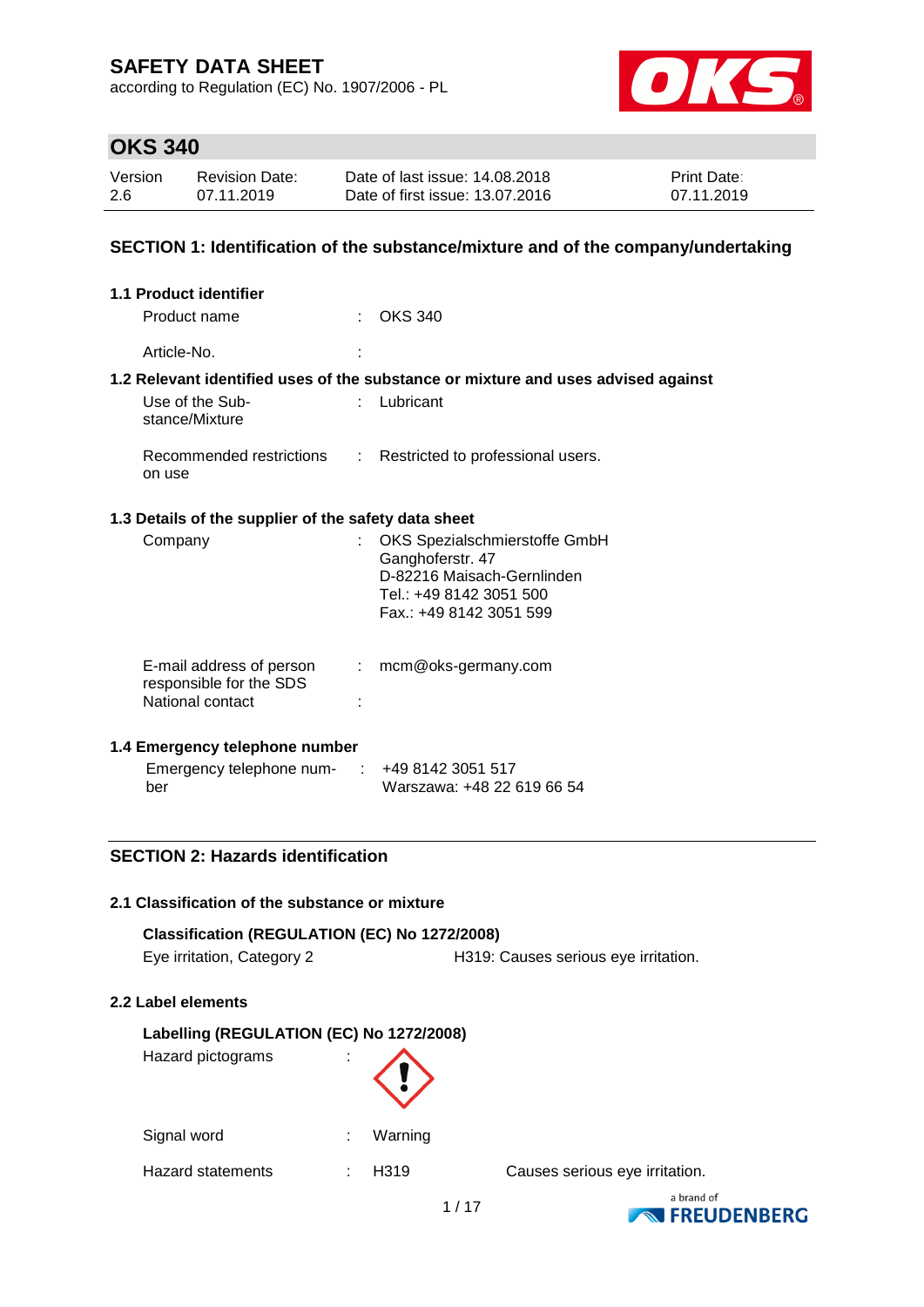according to Regulation (EC) No. 1907/2006 - PL



# **OKS 340**

| Version | Revision Date: | Date of last issue: 14.08.2018  | <b>Print Date:</b> |
|---------|----------------|---------------------------------|--------------------|
| -2.6    | 07.11.2019     | Date of first issue: 13.07.2016 | 07.11.2019         |
|         |                |                                 |                    |

| Precautionary statements | <b>Prevention:</b><br>P <sub>264</sub><br>P <sub>280</sub> | Wash skin thoroughly after handling.<br>Wear eye protection/face protection.                                                                                                                                                    |
|--------------------------|------------------------------------------------------------|---------------------------------------------------------------------------------------------------------------------------------------------------------------------------------------------------------------------------------|
|                          | Response:<br>$P337 + P313$                                 | P305 + P351 + P338 IF IN EYES: Rinse cautiously with wa-<br>ter for several minutes. Remove contact<br>lenses, if present and easy to do. Continue<br>rinsing.<br>If eye irritation persists: Get medical advice/<br>attention. |

### **Additional Labelling**

EUH208 Contains Sulfonic acids, petroleum, calcium salts. May produce an allergic reaction.

### **2.3 Other hazards**

This substance/mixture contains no components considered to be either persistent, bioaccumulative and toxic (PBT), or very persistent and very bioaccumulative (vPvB) at levels of 0.1% or higher.

### **SECTION 3: Composition/information on ingredients**

#### **3.2 Mixtures**

Chemical nature : Synthetic hydrocarbon oil

### **Components**

| Chemical name                                               | CAS-No.<br>EC-No.<br>Index-No.<br>Registration number      | Classification                               | Concentration<br>limits<br>M-Factor<br><b>Notes</b> | Concentration<br>(% w/w) |
|-------------------------------------------------------------|------------------------------------------------------------|----------------------------------------------|-----------------------------------------------------|--------------------------|
| zinc bis[O,O-bis(2-<br>ethylhexyl)]<br>bis(dithiophosphate) | 4259-15-8<br>224-235-5<br>01-2119493635-27-<br><b>XXXX</b> | Eye Dam.1; H318<br>Aquatic Chronic2;<br>H411 | $> 50 \%$<br>Eye Dam.1,<br>H318                     | $>= 1 - 2.5$             |
| Sulfonic acids, petro-<br>leum, calcium salts               | 61789-86-4<br>263-093-9<br>01-2119488992-18-<br>0000       | Skin Sens.1B;<br>H317                        | $>= 10 \%$<br>Skin Sens.1B,                         | $>= 1 - < 10$            |

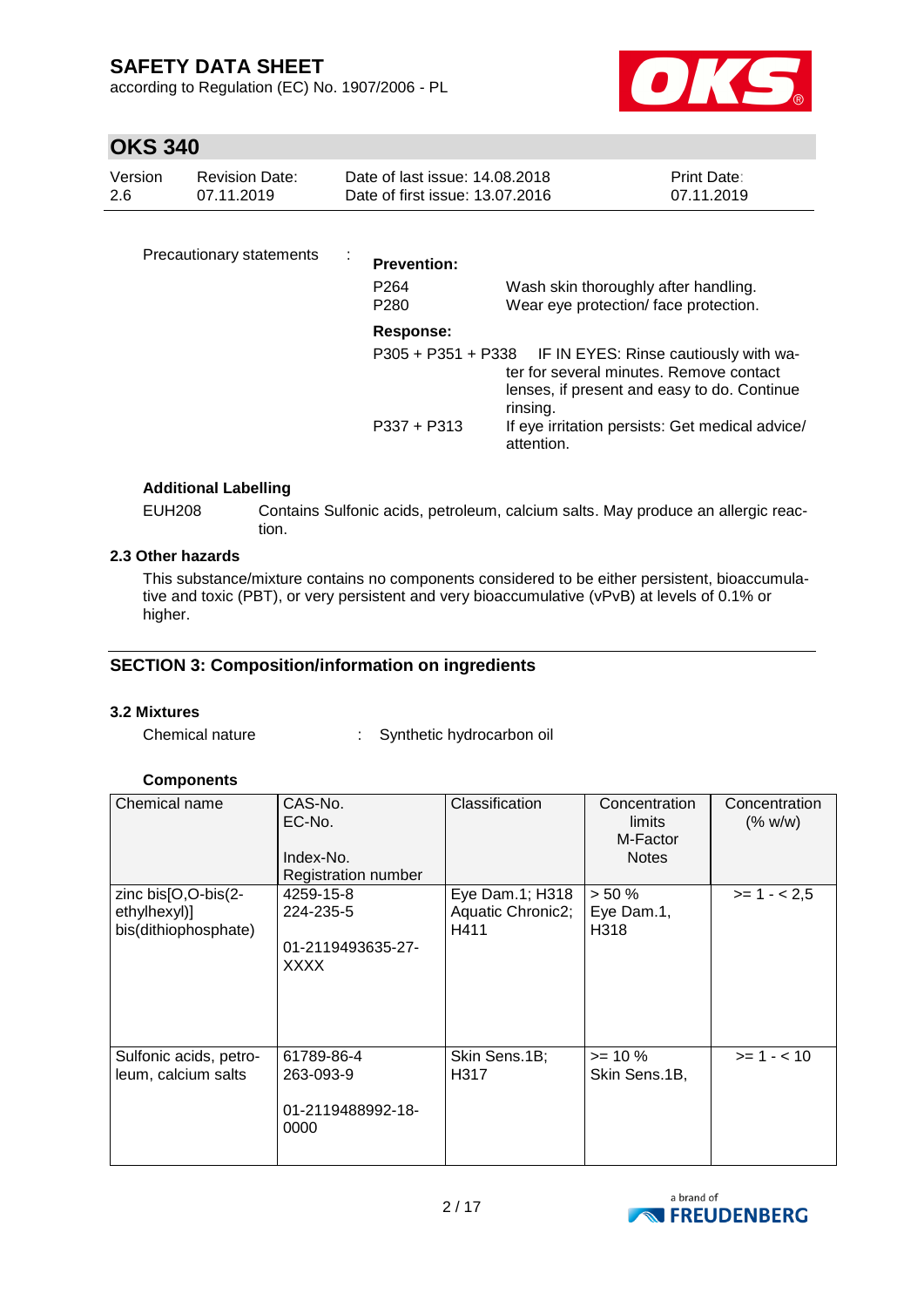according to Regulation (EC) No. 1907/2006 - PL



# **OKS 340**

| Version<br>2.6 | <b>Revision Date:</b><br>07.11.2019 | Date of last issue: 14,08,2018<br>Date of first issue: 13.07.2016 | Print Date:<br>07.11.2019 |
|----------------|-------------------------------------|-------------------------------------------------------------------|---------------------------|
|                |                                     |                                                                   |                           |
|                |                                     | For explanation of abbreviations see section 16.                  |                           |

For explanation of abbreviations see section 16.

### **SECTION 4: First aid measures**

### **4.1 Description of first aid measures**

| If inhaled              |   | Remove person to fresh air. If signs/symptoms continue, get<br>medical attention.<br>Keep patient warm and at rest.              |
|-------------------------|---|----------------------------------------------------------------------------------------------------------------------------------|
|                         |   | If unconscious, place in recovery position and seek medical<br>advice.                                                           |
|                         |   | Keep respiratory tract clear.                                                                                                    |
|                         |   | If breathing is irregular or stopped, administer artificial respira-<br>tion.                                                    |
| In case of skin contact |   | Take off all contaminated clothing immediately.                                                                                  |
|                         |   | Wash off immediately with soap and plenty of water.<br>Get medical attention immediately if irritation develops and<br>persists. |
|                         |   | Wash clothing before reuse.                                                                                                      |
|                         |   | Thoroughly clean shoes before reuse.                                                                                             |
| In case of eye contact  | ÷ | Rinse immediately with plenty of water, also under the eyelids,                                                                  |
|                         |   | for at least 10 minutes.<br>Seek medical advice.                                                                                 |
|                         |   |                                                                                                                                  |
| If swallowed            |   | Move the victim to fresh air.                                                                                                    |
|                         |   | If unconscious, place in recovery position and seek medical<br>advice.                                                           |
|                         |   | Keep respiratory tract clear.                                                                                                    |
|                         |   | Do NOT induce vomiting.                                                                                                          |
|                         |   | Rinse mouth with water.                                                                                                          |
|                         |   | Never give anything by mouth to an unconscious person.                                                                           |
|                         |   | 4.2 Most important symptoms and effects, both acute and delayed                                                                  |
| Symptoms                |   | No information available.                                                                                                        |
| <b>Risks</b>            |   | None known.                                                                                                                      |
|                         |   | 4.3 Indication of any immediate medical attention and special treatment needed                                                   |
|                         |   |                                                                                                                                  |

Treatment : No information available.

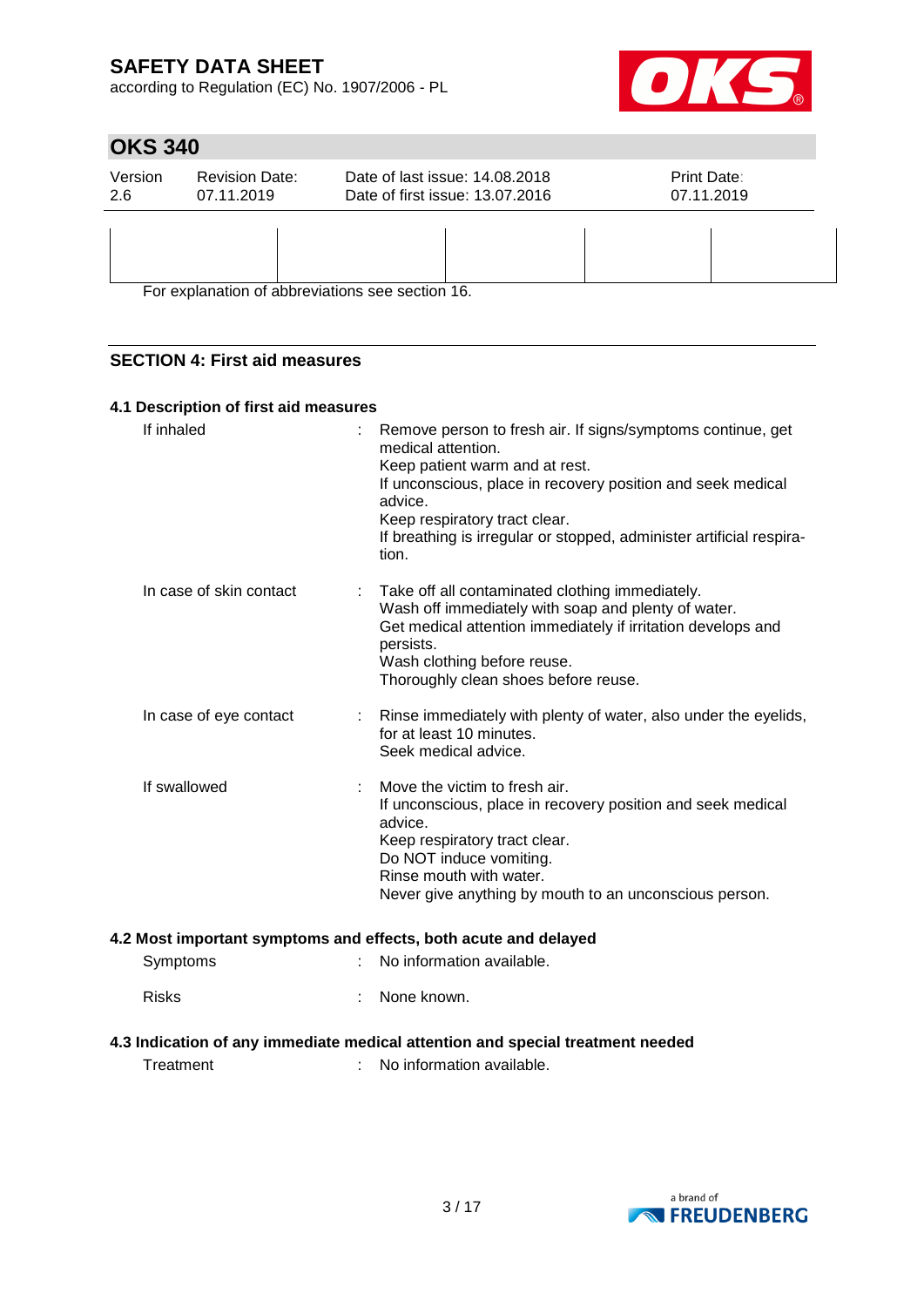according to Regulation (EC) No. 1907/2006 - PL



## **OKS 340**

| Version | <b>Revision Date:</b> | Date of last issue: 14.08.2018  | <b>Print Date:</b> |
|---------|-----------------------|---------------------------------|--------------------|
| 2.6     | 07.11.2019            | Date of first issue: 13.07.2016 | 07.11.2019         |

### **SECTION 5: Firefighting measures**

### **5.1 Extinguishing media**

| Suitable extinguishing media :                            |                            | Use water spray, alcohol-resistant foam, dry chemical or car-<br>bon dioxide.                                                                                           |
|-----------------------------------------------------------|----------------------------|-------------------------------------------------------------------------------------------------------------------------------------------------------------------------|
| Unsuitable extinguishing<br>media                         | $\mathcal{L}^{\text{max}}$ | High volume water jet                                                                                                                                                   |
| 5.2 Special hazards arising from the substance or mixture |                            |                                                                                                                                                                         |
| Specific hazards during fire-<br>fighting                 |                            | : Fire may cause evolution of:<br>Carbon oxides<br>Metal oxides<br>Oxides of phosphorus<br>Sulphur oxides                                                               |
| 5.3 Advice for firefighters                               |                            |                                                                                                                                                                         |
| Special protective equipment :<br>for firefighters        |                            | In the event of fire, wear self-contained breathing apparatus.<br>Use personal protective equipment. Exposure to decomposi-<br>tion products may be a hazard to health. |
| Further information                                       |                            | Standard procedure for chemical fires.                                                                                                                                  |
|                                                           |                            |                                                                                                                                                                         |

### **SECTION 6: Accidental release measures**

#### **6.1 Personal precautions, protective equipment and emergency procedures**

| Personal precautions | : Evacuate personnel to safe areas.<br>Use personal protective equipment.<br>Ensure adequate ventilation.<br>Do not breathe vapours or spray mist. |
|----------------------|----------------------------------------------------------------------------------------------------------------------------------------------------|
|                      | Refer to protective measures listed in sections 7 and 8.                                                                                           |

#### **6.2 Environmental precautions**

| Environmental precautions | . Try to prevent the material from entering drains or water<br>courses.<br>Prevent further leakage or spillage if safe to do so.<br>Local authorities should be advised if significant spillages<br>cannot be contained. |
|---------------------------|--------------------------------------------------------------------------------------------------------------------------------------------------------------------------------------------------------------------------|
|                           |                                                                                                                                                                                                                          |

### **6.3 Methods and material for containment and cleaning up**

| Methods for cleaning up | : Contain spillage, and then collect with non-combustible ab-    |
|-------------------------|------------------------------------------------------------------|
|                         | sorbent material, (e.g. sand, earth, diatomaceous earth, ver-    |
|                         | miculite) and place in container for disposal according to local |
|                         | / national regulations (see section 13).                         |

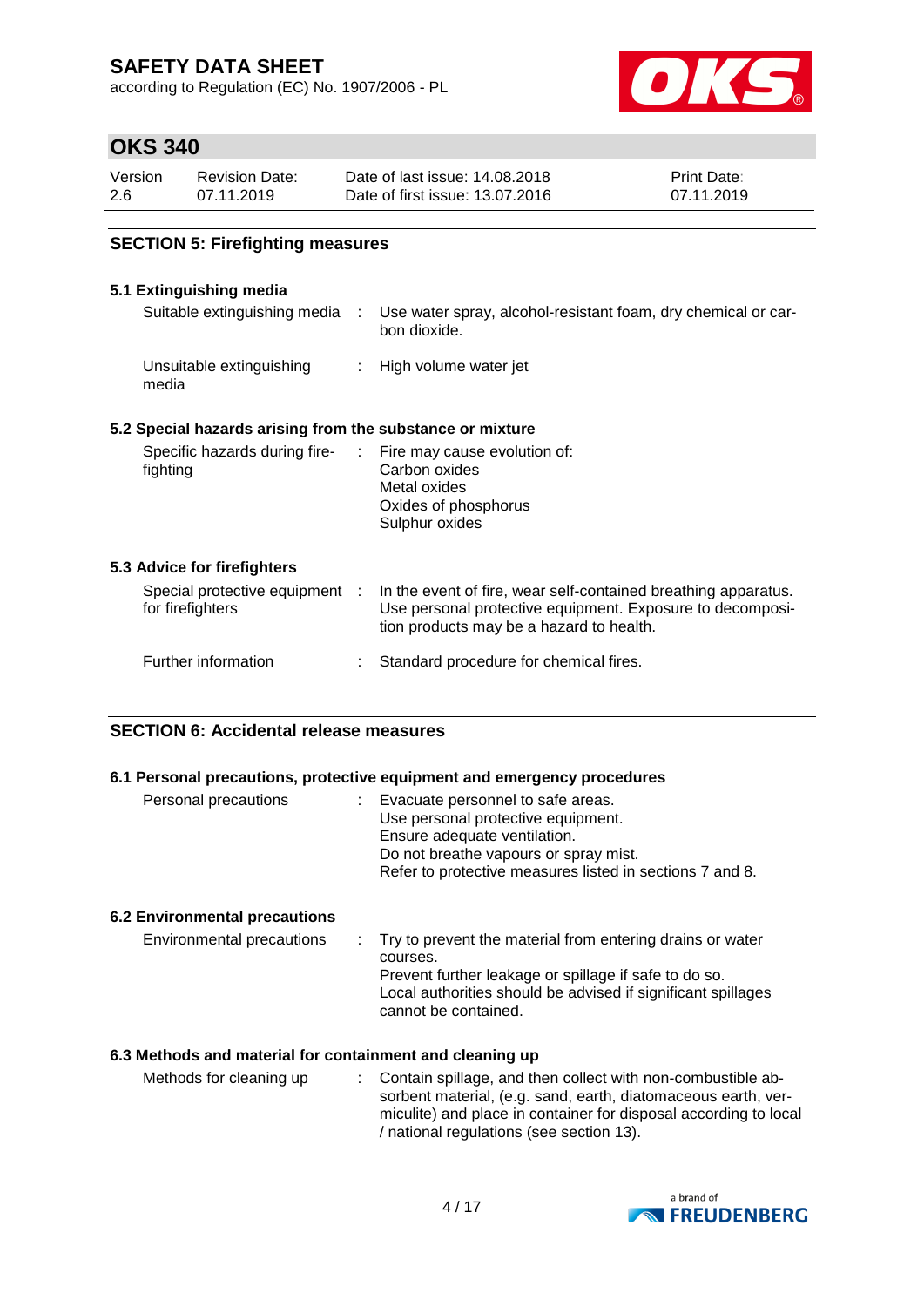according to Regulation (EC) No. 1907/2006 - PL



## **OKS 340**

| Version | Revision Date: | Date of last issue: 14.08.2018  | <b>Print Date:</b> |
|---------|----------------|---------------------------------|--------------------|
| -2.6    | 07.11.2019     | Date of first issue: 13.07.2016 | 07.11.2019         |

### **6.4 Reference to other sections**

For personal protection see section 8.

### **SECTION 7: Handling and storage**

| 7.1 Precautions for safe handling                                             |                                                                                                                                                                                                                                                                                                                                                                                                                                                                                                                                                                                                    |
|-------------------------------------------------------------------------------|----------------------------------------------------------------------------------------------------------------------------------------------------------------------------------------------------------------------------------------------------------------------------------------------------------------------------------------------------------------------------------------------------------------------------------------------------------------------------------------------------------------------------------------------------------------------------------------------------|
| Advice on safe handling<br>÷                                                  | Do not breathe vapours or spray mist.<br>Avoid contact with skin and eyes.<br>For personal protection see section 8.<br>Smoking, eating and drinking should be prohibited in the ap-<br>plication area.<br>Wash hands and face before breaks and immediately after<br>handling the product.<br>Do not get in eyes or mouth or on skin.<br>Do not get on skin or clothing.<br>Do not ingest.<br>Do not repack.<br>Do not re-use empty containers.<br>These safety instructions also apply to empty packaging which<br>may still contain product residues.<br>Keep container closed when not in use. |
| Hygiene measures                                                              | Wash face, hands and any exposed skin thoroughly after<br>handling.                                                                                                                                                                                                                                                                                                                                                                                                                                                                                                                                |
| 7.2 Conditions for safe storage, including any incompatibilities              |                                                                                                                                                                                                                                                                                                                                                                                                                                                                                                                                                                                                    |
| Requirements for storage<br>$\mathbb{R}^{\mathbb{Z}}$<br>areas and containers | Store in original container. Keep container closed when not in<br>use. Keep in a dry, cool and well-ventilated place. Containers<br>which are opened must be carefully resealed and kept upright<br>to prevent leakage. Store in accordance with the particular<br>national regulations. Keep in properly labelled containers.                                                                                                                                                                                                                                                                     |
| 7.3 Specific end use(s)                                                       |                                                                                                                                                                                                                                                                                                                                                                                                                                                                                                                                                                                                    |

Specific use(s) : Specific instructions for handling, not required.

### **SECTION 8: Exposure controls/personal protection**

#### **8.1 Control parameters**

Contains no substances with occupational exposure limit values.

#### **Derived No Effect Level (DNEL) according to Regulation (EC) No. 1907/2006:**

| Substance name                                             | End Use        | Exposure routes | Potential health ef-          | Value                 |
|------------------------------------------------------------|----------------|-----------------|-------------------------------|-----------------------|
|                                                            |                |                 | fects                         |                       |
| Benzene, mono-C10-<br>13-alkyl derivs., distn.<br>residues | <b>Workers</b> | Inhalation      | Long-term systemic<br>effects | $3,2 \,\mathrm{mg/m}$ |
|                                                            | <b>Workers</b> | Skin contact    | Long-term systemic            | $4,3$ mg/kg           |

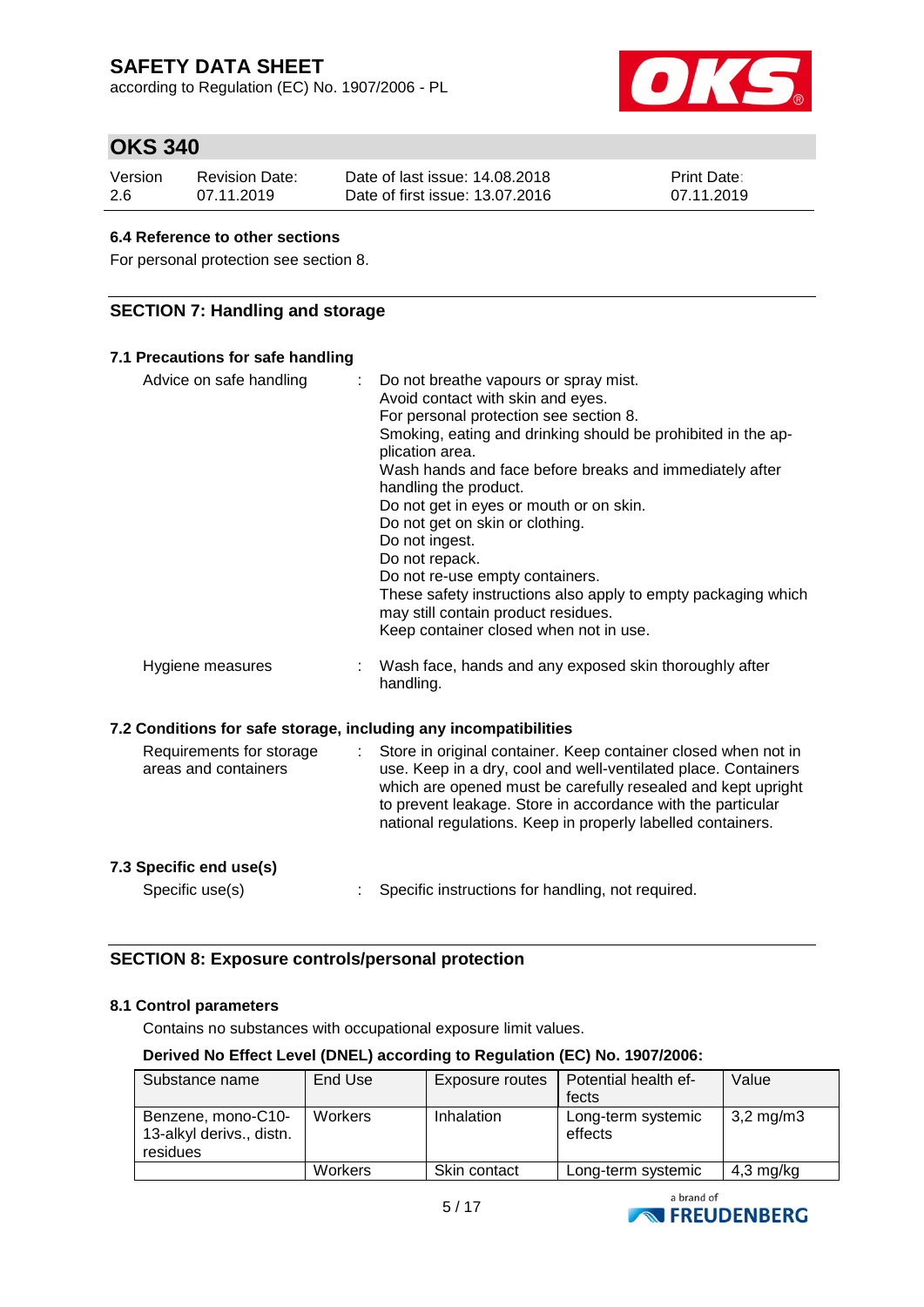according to Regulation (EC) No. 1907/2006 - PL



# **OKS 340**

| Version | <b>Revision Date:</b> | Date of last issue: 14.08.2018  | <b>Print Date:</b> |
|---------|-----------------------|---------------------------------|--------------------|
| 2.6     | 07.11.2019            | Date of first issue: 13.07.2016 | 07.11.2019         |
|         |                       |                                 |                    |

|                                                               |                |              | effects                       | bw/dav         |
|---------------------------------------------------------------|----------------|--------------|-------------------------------|----------------|
| zinc $bis[O,O-bis(2-$<br>ethylhexyl)]<br>bis(dithiophosphate) | Workers        | Inhalation   | Long-term systemic<br>effects | $6,6$ mg/m $3$ |
|                                                               | <b>Workers</b> | Skin contact | Long-term systemic<br>effects | $9,6$ mg/m $3$ |

### **Predicted No Effect Concentration (PNEC) according to Regulation (EC) No. 1907/2006:**

| Substance name                  | <b>Environmental Compartment</b>          | Value                |
|---------------------------------|-------------------------------------------|----------------------|
| Benzene, mono-C10-13-alkyl      | Fresh water                               | $0,001$ mg/l         |
| derivs., distn. residues        |                                           |                      |
|                                 | Intermittent use/release                  | $0,001 \text{ mg/l}$ |
|                                 | Marine water                              | $0$ mg/l             |
|                                 | Microbiological Activity in Sewage Treat- | $2$ mg/l             |
|                                 | ment Systems                              |                      |
|                                 | Fresh water sediment                      | 1,65 mg/kg           |
|                                 | Marine sediment                           | $0,165$ mg/kg        |
|                                 | Soil                                      | $0,329$ mg/kg        |
| zinc bis[O,O-bis(2-ethylhexyl)] | Fresh water                               | $0,004$ mg/l         |
| bis(dithiophosphate)            |                                           |                      |
|                                 | Marine water                              | $0,0046$ mg/l        |
|                                 | Sewage treatment plant                    | $3,8$ mg/l           |
|                                 | Fresh water sediment                      | $0,322 \text{ mg/l}$ |
|                                 | Marine sediment                           | $0,032$ mg/l         |
|                                 | Soil                                      | $0,062$ mg/l         |

### **8.2 Exposure controls**

| <b>Engineering measures</b><br>none             |                               |                                                                                                                                                                                                                                                                                                                                        |
|-------------------------------------------------|-------------------------------|----------------------------------------------------------------------------------------------------------------------------------------------------------------------------------------------------------------------------------------------------------------------------------------------------------------------------------------|
|                                                 | Personal protective equipment |                                                                                                                                                                                                                                                                                                                                        |
| Eye protection                                  |                               | Safety glasses with side-shields conforming to EN166                                                                                                                                                                                                                                                                                   |
| Hand protection<br>Material<br>Protective index |                               | butyl-rubber<br>Class 1                                                                                                                                                                                                                                                                                                                |
| Remarks                                         |                               | Wear protective gloves. The selected protective gloves have<br>to satisfy the specifications of Regulation (EU) 2016/425 and<br>the standard EN 374 derived from it. The break through time<br>depends amongst other things on the material, the thickness<br>and the type of glove and therefore has to be measured for<br>each case. |
| Respiratory protection                          |                               | Not required; except in case of aerosol formation.                                                                                                                                                                                                                                                                                     |
| Filter type                                     |                               | Filter type A-P                                                                                                                                                                                                                                                                                                                        |
| Protective measures                             |                               | The type of protective equipment must be selected according<br>to the concentration and amount of the dangerous substance<br>at the specific workplace.<br>Choose body protection in relation to its type, to the concen-                                                                                                              |

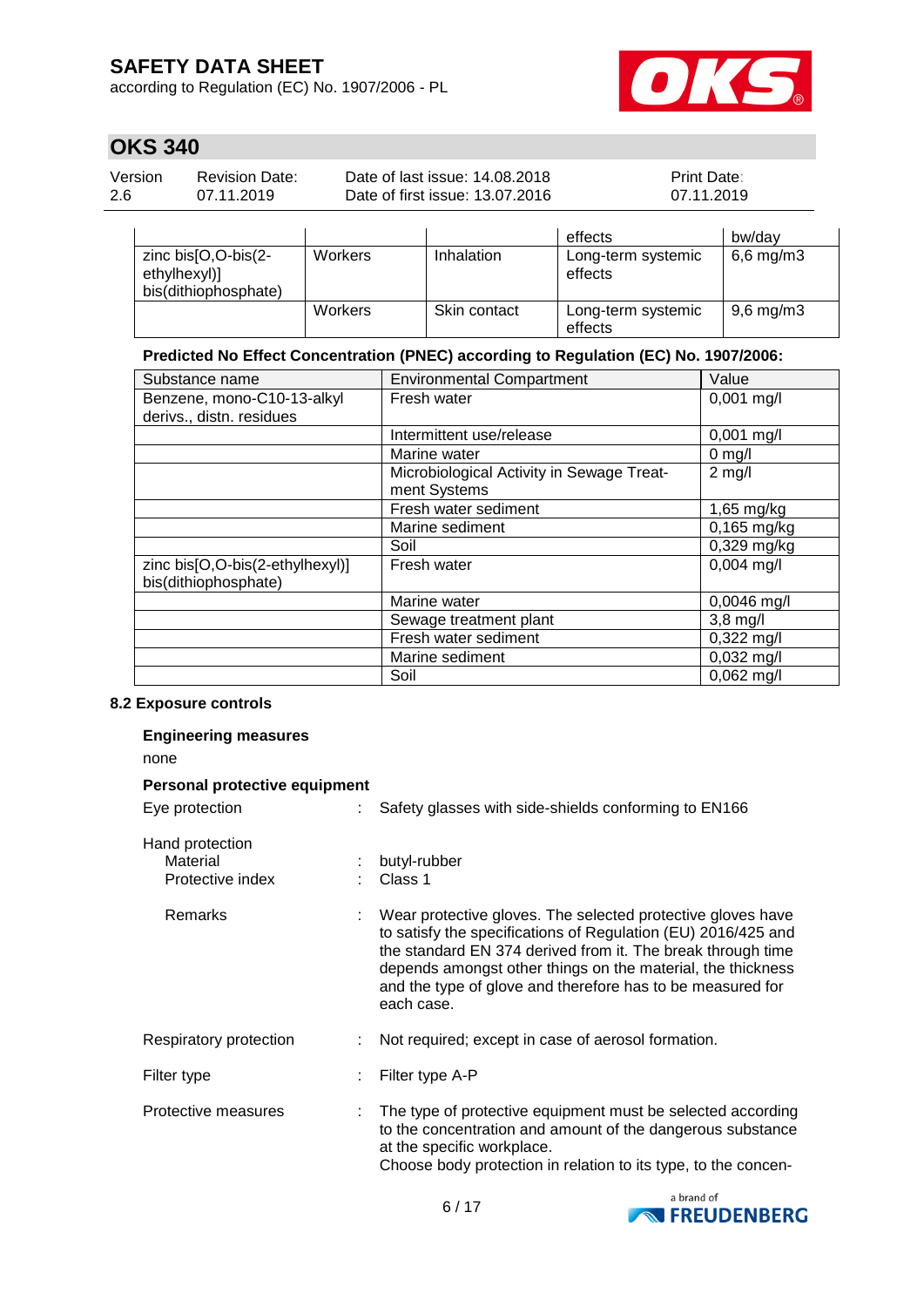according to Regulation (EC) No. 1907/2006 - PL



# **OKS 340**

| Version | <b>Revision Date:</b> | Date of last issue: 14.08.2018  | <b>Print Date:</b> |
|---------|-----------------------|---------------------------------|--------------------|
| 2.6     | 07.11.2019            | Date of first issue: 13.07.2016 | 07.11.2019         |

tration and amount of dangerous substances, and to the specific work-place.

### **SECTION 9: Physical and chemical properties**

| Appearance                                                     | t.                        | liquid                     |
|----------------------------------------------------------------|---------------------------|----------------------------|
| Colour                                                         | ÷                         | green                      |
| Odour                                                          | ÷                         | characteristic             |
| <b>Odour Threshold</b>                                         |                           | No data available          |
|                                                                |                           |                            |
| pH                                                             | t,                        | Not applicable             |
| Melting point/range                                            | t.                        | No data available          |
| Boiling point/boiling range                                    | t.                        | 221 °C<br>(1.013 hPa)      |
| Flash point                                                    | ÷.                        | 214 °C<br>Method: ISO 2592 |
| Evaporation rate                                               | t,                        | No data available          |
| Flammability (solid, gas)                                      | $\mathbb{Z}^{\mathbb{Z}}$ | Not applicable             |
| Upper explosion limit / Upper : 7 %(V)<br>flammability limit   |                           |                            |
| Lower explosion limit / Lower : 0,6 %(V)<br>flammability limit |                           |                            |
| Vapour pressure                                                | t.                        | 32,5 hPa (20 °C)           |
| Relative vapour density                                        | ÷                         | No data available          |
| Density                                                        | t                         | 0,88 g/cm3<br>(20 °C)      |
| <b>Bulk density</b>                                            | t.                        | No data available          |
| Solubility(ies)<br>Water solubility                            | t.                        | insoluble                  |
| Solubility in other solvents                                   | ÷                         | No data available          |

## **9.1 Information on basic physical and chemical properties**

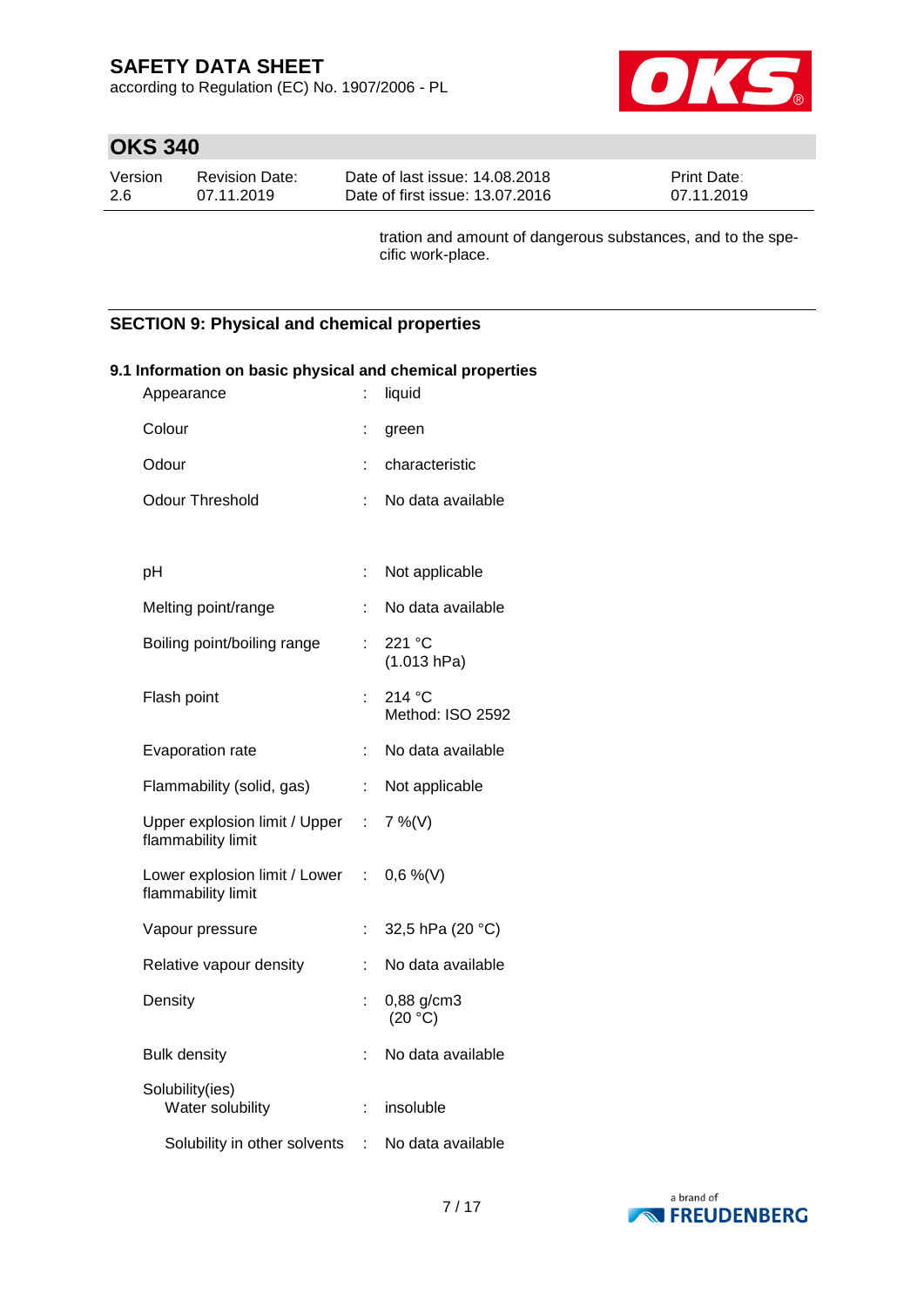according to Regulation (EC) No. 1907/2006 - PL



## **OKS 340**

| Version<br>2.6 |               | <b>Revision Date:</b><br>07.11.2019        |    | Date of last issue: 14.08.2018<br>Date of first issue: 13.07.2016 | Print Date:<br>07.11.2019 |
|----------------|---------------|--------------------------------------------|----|-------------------------------------------------------------------|---------------------------|
|                |               | Partition coefficient: n-<br>octanol/water |    | No data available                                                 |                           |
|                |               | Auto-ignition temperature                  | ÷. | No data available                                                 |                           |
|                |               | Decomposition temperature                  | ÷  | No data available                                                 |                           |
|                | Viscosity     | Viscosity, dynamic                         |    | No data available                                                 |                           |
|                |               | Viscosity, kinematic                       | ÷. | 440 mm2/s (40 °C)                                                 |                           |
|                |               | <b>Explosive properties</b>                |    | Not explosive                                                     |                           |
|                |               | Oxidizing properties                       |    | No data available                                                 |                           |
|                |               | 9.2 Other information                      |    |                                                                   |                           |
|                |               | Sublimation point                          | ÷  | No data available                                                 |                           |
|                |               | Metal corrosion rate                       |    | Not corrosive to metals                                           |                           |
|                | Self-ignition |                                            |    | not auto-flammable                                                |                           |

### **SECTION 10: Stability and reactivity**

#### **10.1 Reactivity**

No hazards to be specially mentioned.

### **10.2 Chemical stability**

Stable under normal conditions.

#### **10.3 Possibility of hazardous reactions**

| Hazardous reactions |  | No dangerous reaction known under conditions of normal use. |
|---------------------|--|-------------------------------------------------------------|
|---------------------|--|-------------------------------------------------------------|

### **10.4 Conditions to avoid**

| Conditions to avoid |  | No conditions to be specially mentioned. |
|---------------------|--|------------------------------------------|
|---------------------|--|------------------------------------------|

#### **10.5 Incompatible materials**

Materials to avoid : No materials to be especially mentioned.

### **10.6 Hazardous decomposition products**

No decomposition if stored and applied as directed.

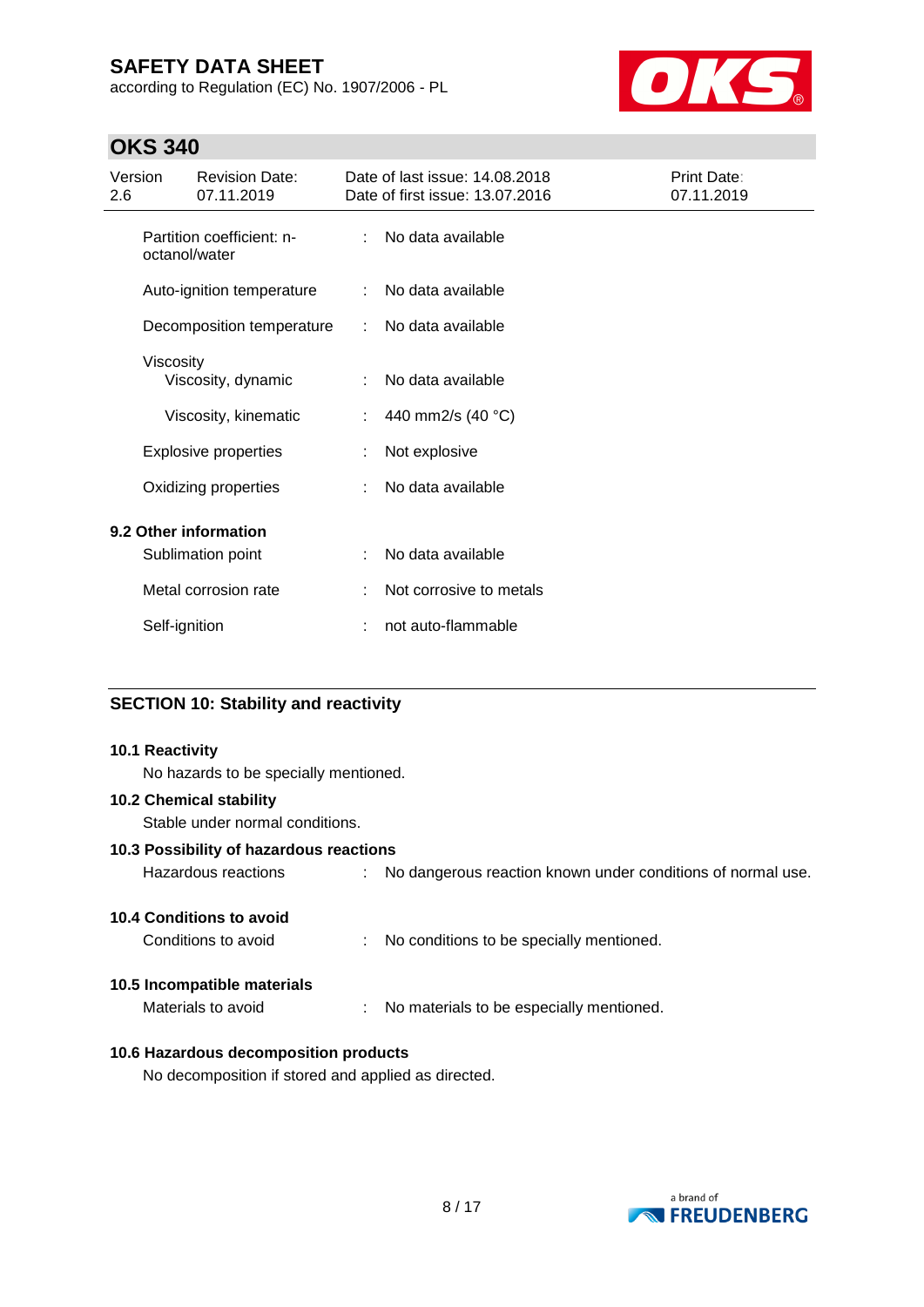according to Regulation (EC) No. 1907/2006 - PL



## **OKS 340**

| Version | <b>Revision Date:</b> | Date of last issue: 14.08.2018  | <b>Print Date:</b> |
|---------|-----------------------|---------------------------------|--------------------|
| 2.6     | 07.11.2019            | Date of first issue: 13.07.2016 | 07.11.2019         |

### **SECTION 11: Toxicological information**

#### **11.1 Information on toxicological effects**

**Acute toxicity**

### **Product:**

| Acute inhalation toxicity | Remarks: This information is not available. |
|---------------------------|---------------------------------------------|
| Acute dermal toxicity     | Remarks: This information is not available. |

#### **Components:**

#### **zinc bis[O,O-bis(2-ethylhexyl)] bis(dithiophosphate):**

| Acute oral toxicity   | : LD50 (Rat, male): $3.100$ mg/kg<br>Method: OECD Test Guideline 401<br>GLP: no      |
|-----------------------|--------------------------------------------------------------------------------------|
| Acute dermal toxicity | : LD50 (Rabbit, male): $>$ 5.000 mg/kg<br>Method: OECD Test Guideline 402<br>GLP: no |

#### **Skin corrosion/irritation**

#### **Product:**

Remarks : This information is not available.

#### **Components:**

#### **zinc bis[O,O-bis(2-ethylhexyl)] bis(dithiophosphate):**

| <b>Species</b> | : Rabbit                        |
|----------------|---------------------------------|
| Assessment     | : No skin irritation            |
| Method         | : OECD Test Guideline 404       |
| Result         | $\therefore$ No skin irritation |
| GLP            | : yes                           |

#### **Serious eye damage/eye irritation**

#### **Product:**

Remarks : Irritating to eyes.

#### **Components:**

#### **zinc bis[O,O-bis(2-ethylhexyl)] bis(dithiophosphate):**

| <b>Species</b> | : Rabbit                          |
|----------------|-----------------------------------|
| Assessment     | : Risk of serious damage to eyes. |
| Method         | : OECD Test Guideline 405         |
| Result         | : Risk of serious damage to eyes. |
| GLP            | : yes                             |

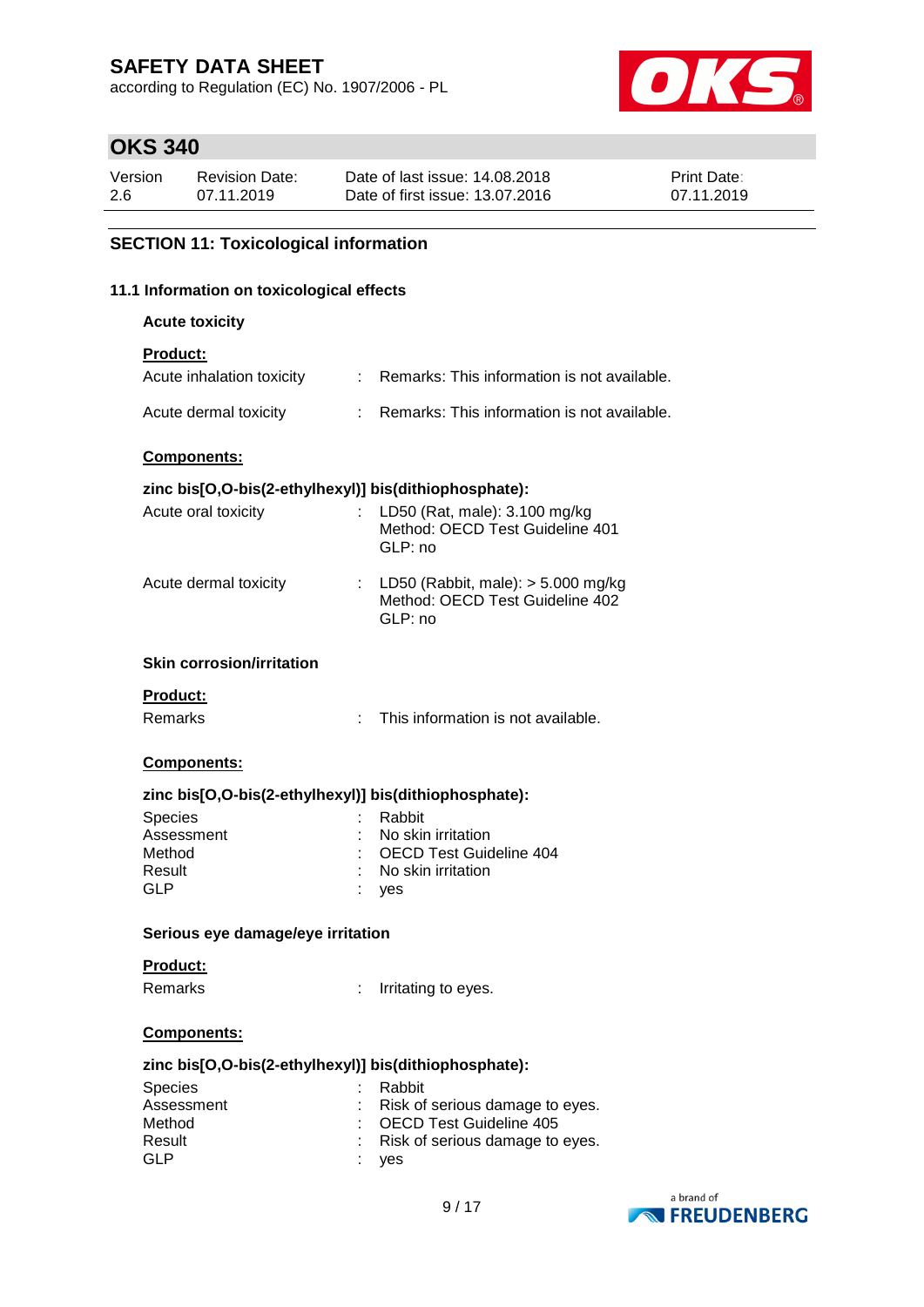according to Regulation (EC) No. 1907/2006 - PL



# **OKS 340**

| Version | Revision Date: | Date of last issue: 14.08.2018  | <b>Print Date:</b> |
|---------|----------------|---------------------------------|--------------------|
| 2.6     | 07.11.2019     | Date of first issue: 13.07.2016 | 07.11.2019         |

| Respiratory or skin sensitisation                               |                            |                                                                                      |
|-----------------------------------------------------------------|----------------------------|--------------------------------------------------------------------------------------|
| <b>Product:</b>                                                 |                            |                                                                                      |
| <b>Remarks</b>                                                  | t.                         | This information is not available.                                                   |
| Components:                                                     |                            |                                                                                      |
| zinc bis[O,O-bis(2-ethylhexyl)] bis(dithiophosphate):           |                            |                                                                                      |
| <b>Test Type</b>                                                |                            | <b>Maximisation Test</b>                                                             |
| Species                                                         |                            | Guinea pig                                                                           |
| Assessment<br>Method                                            |                            | Did not cause sensitisation on laboratory animals.<br><b>OECD Test Guideline 406</b> |
| Result                                                          |                            | Did not cause sensitisation on laboratory animals.                                   |
| <b>GLP</b>                                                      |                            | yes                                                                                  |
| Sulfonic acids, petroleum, calcium salts:                       |                            |                                                                                      |
| Assessment                                                      | $\mathbb{R}^{\mathbb{Z}}$  | The product is a skin sensitiser, sub-category 1B.                                   |
|                                                                 |                            |                                                                                      |
| <b>Germ cell mutagenicity</b>                                   |                            |                                                                                      |
| Product:                                                        |                            |                                                                                      |
| Genotoxicity in vitro                                           |                            | Remarks: No data available                                                           |
| Genotoxicity in vivo                                            |                            | Remarks: No data available                                                           |
| Carcinogenicity                                                 |                            |                                                                                      |
| <b>Product:</b>                                                 |                            |                                                                                      |
| <b>Remarks</b>                                                  | ÷.                         | No data available                                                                    |
| <b>Reproductive toxicity</b>                                    |                            |                                                                                      |
| <b>Product:</b>                                                 |                            |                                                                                      |
| Effects on fertility                                            | $\mathcal{L}^{\text{max}}$ | Remarks: No data available                                                           |
| Effects on foetal develop- : Remarks: No data available<br>ment |                            |                                                                                      |
| <b>Repeated dose toxicity</b>                                   |                            |                                                                                      |
| Product:                                                        |                            |                                                                                      |
| Remarks                                                         |                            | This information is not available.                                                   |

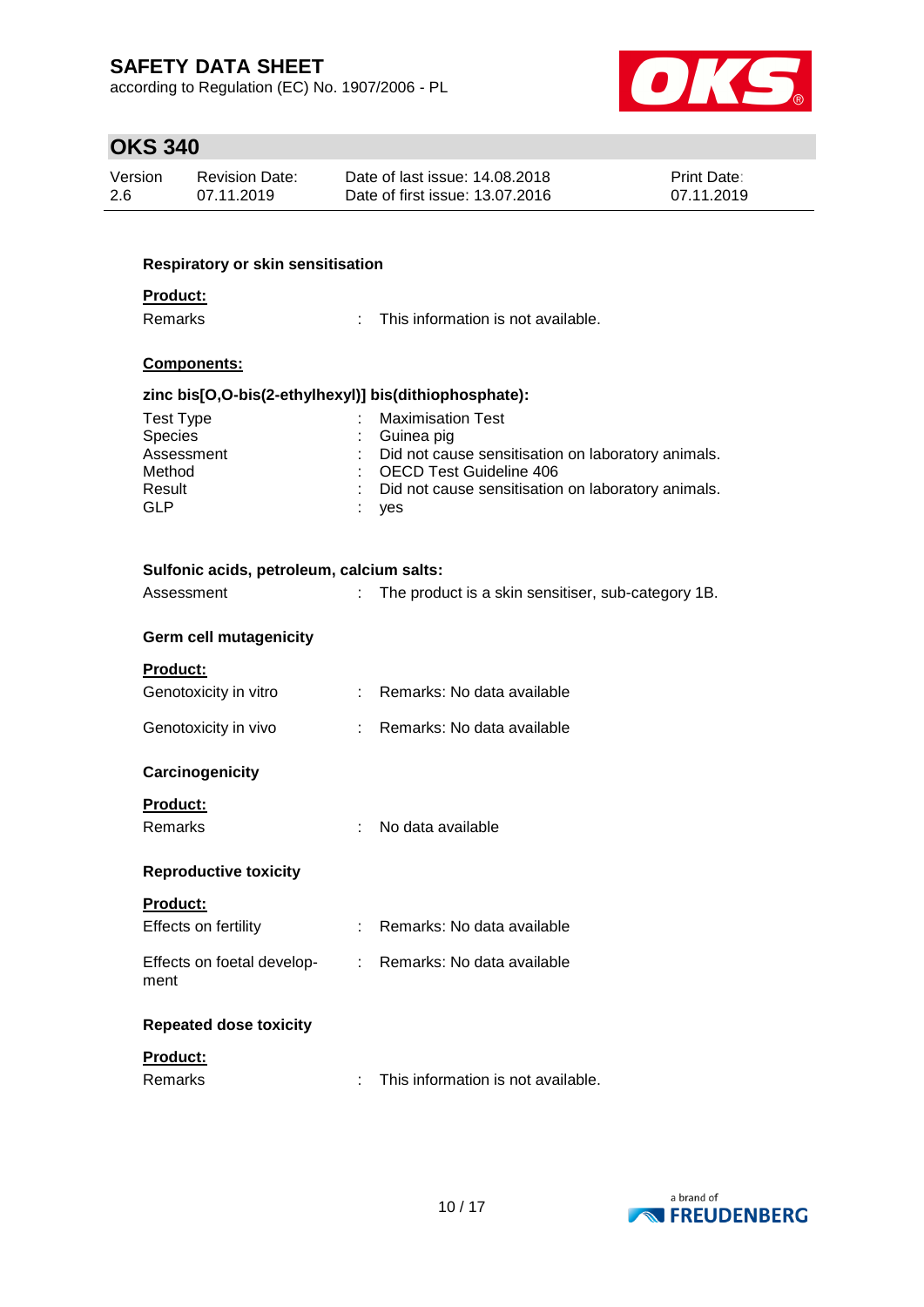according to Regulation (EC) No. 1907/2006 - PL



## **OKS 340**

| Version | <b>Revision Date:</b> | Date of last issue: 14.08.2018  | <b>Print Date:</b> |
|---------|-----------------------|---------------------------------|--------------------|
| -2.6    | 07.11.2019            | Date of first issue: 13.07.2016 | 07.11.2019         |

### **Aspiration toxicity**

### **Product:**

This information is not available.

### **Components:**

### **zinc bis[O,O-bis(2-ethylhexyl)] bis(dithiophosphate):**

No aspiration toxicity classification

#### **Further information**

### **Product:**

Remarks : Information given is based on data on the components and the toxicology of similar products.

### **SECTION 12: Ecological information**

#### **12.1 Toxicity**

| <b>Product:</b>                                          |   |                            |
|----------------------------------------------------------|---|----------------------------|
| Toxicity to fish                                         | ٠ | Remarks: No data available |
| Toxicity to daphnia and other :<br>aquatic invertebrates |   | Remarks: No data available |
| Toxicity to algae/aquatic<br>plants                      |   | Remarks: No data available |
| Toxicity to microorganisms                               | ÷ | Remarks: No data available |

#### **Components:**

### **zinc bis[O,O-bis(2-ethylhexyl)] bis(dithiophosphate):**

| Toxicity to fish                                         | : LC50 (Oncorhynchus mykiss (rainbow trout)): 4,4 mg/l<br>Exposure time: 96 h<br>Test Type: semi-static test<br>Method: OECD Test Guideline 203<br>GLP: yes |
|----------------------------------------------------------|-------------------------------------------------------------------------------------------------------------------------------------------------------------|
| Toxicity to daphnia and other :<br>aquatic invertebrates | EC50 (Daphnia magna (Water flea)): 75 mg/l<br>Exposure time: 48 h<br>Test Type: Immobilization<br>Method: OECD Test Guideline 202<br>GLP: yes               |
| Toxicity to algae/aquatic<br>plants                      | : ErC50 (Desmodesmus subspicatus (green algae)): 240 mg/l<br>Exposure time: 72 h                                                                            |



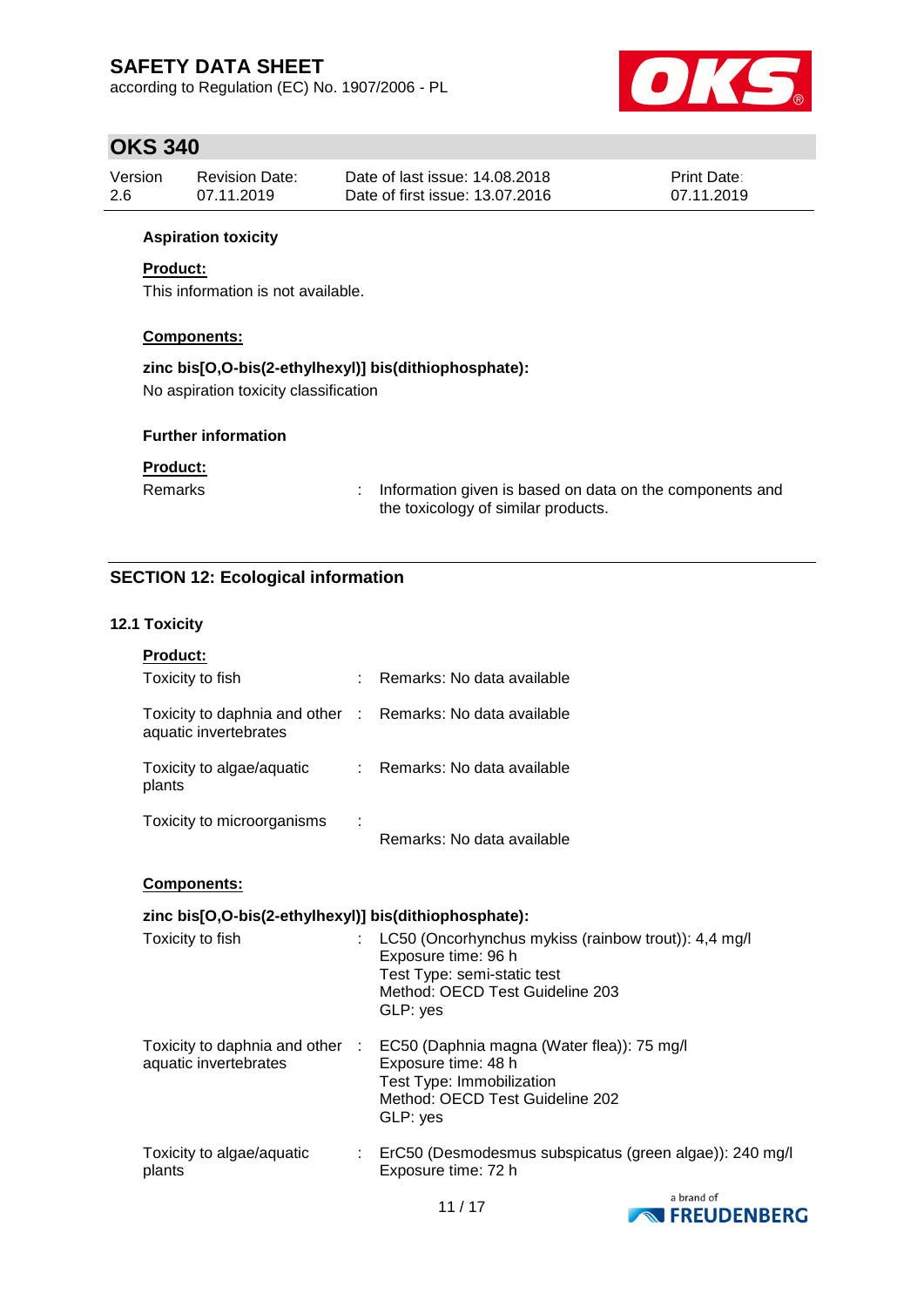according to Regulation (EC) No. 1907/2006 - PL



# **OKS 340**

| טדט טוע                                                                          |                                            |                                     |                                                                                                                                                                                                                     |                                                                                                                                                                                                                         |                           |
|----------------------------------------------------------------------------------|--------------------------------------------|-------------------------------------|---------------------------------------------------------------------------------------------------------------------------------------------------------------------------------------------------------------------|-------------------------------------------------------------------------------------------------------------------------------------------------------------------------------------------------------------------------|---------------------------|
| Version<br>2.6                                                                   |                                            | <b>Revision Date:</b><br>07.11.2019 |                                                                                                                                                                                                                     | Date of last issue: 14.08.2018<br>Date of first issue: 13.07.2016                                                                                                                                                       | Print Date:<br>07.11.2019 |
|                                                                                  |                                            |                                     |                                                                                                                                                                                                                     | Test Type: Growth inhibition<br>Method: OECD Test Guideline 201<br>GLP: yes                                                                                                                                             |                           |
|                                                                                  |                                            | Toxicity to microorganisms          |                                                                                                                                                                                                                     | EC50 (Pseudomonas putida): 380 mg/l<br>Exposure time: 16 h<br>Test Type: static test<br>GLP: yes                                                                                                                        |                           |
| Toxicity to daphnia and other :<br>aquatic invertebrates (Chron-<br>ic toxicity) |                                            |                                     | $NOEC:$ > 0,8 mg/l<br>Exposure time: 21 d<br>Species: Daphnia magna (Water flea)<br>Method: OECD Test Guideline 211<br>GLP: yes<br>Remarks: Information given is based on data obtained from<br>similar substances. |                                                                                                                                                                                                                         |                           |
|                                                                                  |                                            | 12.2 Persistence and degradability  |                                                                                                                                                                                                                     |                                                                                                                                                                                                                         |                           |
|                                                                                  | <b>Product:</b>                            | Biodegradability                    | $\mathcal{L}^{\text{max}}$                                                                                                                                                                                          | Remarks: No data available                                                                                                                                                                                              |                           |
|                                                                                  | ity                                        |                                     |                                                                                                                                                                                                                     | Physico-chemical removabil- : Remarks: No data available                                                                                                                                                                |                           |
|                                                                                  |                                            | Components:                         |                                                                                                                                                                                                                     |                                                                                                                                                                                                                         |                           |
|                                                                                  |                                            |                                     |                                                                                                                                                                                                                     | zinc bis[O,O-bis(2-ethylhexyl)] bis(dithiophosphate):                                                                                                                                                                   |                           |
|                                                                                  |                                            | Biodegradability                    |                                                                                                                                                                                                                     | Result: Not rapidly biodegradable<br>Biodegradation: $< 5 %$<br>Exposure time: 27 d<br>Method: OECD Test Guideline 301D<br>GLP: no                                                                                      |                           |
|                                                                                  |                                            | 12.3 Bioaccumulative potential      |                                                                                                                                                                                                                     |                                                                                                                                                                                                                         |                           |
|                                                                                  | Product:                                   |                                     |                                                                                                                                                                                                                     |                                                                                                                                                                                                                         |                           |
|                                                                                  |                                            | <b>Bioaccumulation</b>              |                                                                                                                                                                                                                     | Remarks: This mixture contains no substance considered to<br>be persistent, bioaccumulating and toxic (PBT).<br>This mixture contains no substance considered to be very<br>persistent and very bioaccumulating (vPvB). |                           |
|                                                                                  |                                            | Components:                         |                                                                                                                                                                                                                     |                                                                                                                                                                                                                         |                           |
|                                                                                  |                                            |                                     |                                                                                                                                                                                                                     | zinc bis[O,O-bis(2-ethylhexyl)] bis(dithiophosphate):                                                                                                                                                                   |                           |
|                                                                                  | Partition coefficient: n-<br>octanol/water |                                     |                                                                                                                                                                                                                     | log Pow: 3,59 (22 °C)<br>pH: 5<br>Method: OECD Test Guideline 107<br>GLP: yes                                                                                                                                           |                           |
|                                                                                  |                                            |                                     |                                                                                                                                                                                                                     | 1 n 1 1 7                                                                                                                                                                                                               | a brand of                |
|                                                                                  |                                            |                                     |                                                                                                                                                                                                                     |                                                                                                                                                                                                                         |                           |

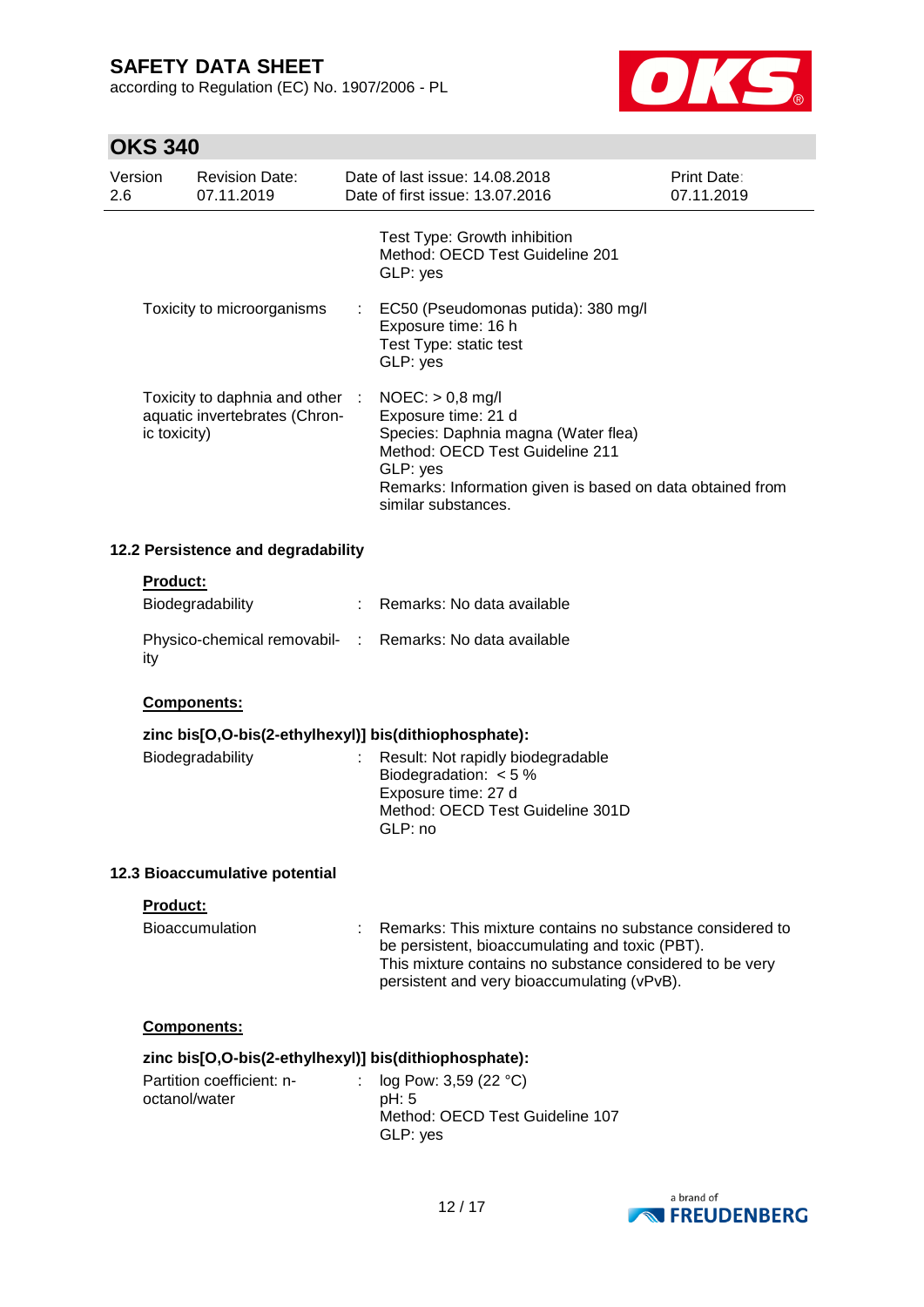according to Regulation (EC) No. 1907/2006 - PL



## **OKS 340**

| Version<br>2.6 | <b>Revision Date:</b><br>07.11.2019                |                             | Date of last issue: 14,08,2018<br>Date of first issue: 13.07.2016                                                                                                                                          | Print Date:<br>07.11.2019 |  |  |  |
|----------------|----------------------------------------------------|-----------------------------|------------------------------------------------------------------------------------------------------------------------------------------------------------------------------------------------------------|---------------------------|--|--|--|
|                | 12.4 Mobility in soil                              |                             |                                                                                                                                                                                                            |                           |  |  |  |
|                | <b>Product:</b>                                    |                             |                                                                                                                                                                                                            |                           |  |  |  |
|                | Mobility                                           |                             | Remarks: No data available                                                                                                                                                                                 |                           |  |  |  |
|                | Distribution among environ-<br>mental compartments | $\mathcal{D}^{\mathcal{A}}$ | Remarks: No data available                                                                                                                                                                                 |                           |  |  |  |
|                | 12.5 Results of PBT and vPvB assessment            |                             |                                                                                                                                                                                                            |                           |  |  |  |
|                | <b>Product:</b>                                    |                             |                                                                                                                                                                                                            |                           |  |  |  |
|                | Assessment                                         |                             | This substance/mixture contains no components considered<br>to be either persistent, bioaccumulative and toxic (PBT), or<br>very persistent and very bioaccumulative (vPvB) at levels of<br>0.1% or higher |                           |  |  |  |
|                | <b>Components:</b>                                 |                             |                                                                                                                                                                                                            |                           |  |  |  |
|                |                                                    |                             | zinc bis[O,O-bis(2-ethylhexyl)] bis(dithiophosphate):                                                                                                                                                      |                           |  |  |  |
|                | Assessment                                         |                             | Non-classified PBT substance. Non-classified vPvB sub-<br>stance.                                                                                                                                          |                           |  |  |  |
|                | 12.6 Other adverse effects                         |                             |                                                                                                                                                                                                            |                           |  |  |  |
|                | <b>Product:</b>                                    |                             |                                                                                                                                                                                                            |                           |  |  |  |

| Additional ecological infor- | No information on ecology is available. |
|------------------------------|-----------------------------------------|
| mation                       |                                         |

### **SECTION 13: Disposal considerations**

| 13.1 Waste treatment methods |                                                                                                                                                                                                                    |
|------------------------------|--------------------------------------------------------------------------------------------------------------------------------------------------------------------------------------------------------------------|
| Product                      | The product should not be allowed to enter drains, water<br>courses or the soil.<br>Do not dispose of with domestic refuse.<br>Dispose of as hazardous waste in compliance with local and<br>national regulations. |
|                              | Waste codes should be assigned by the user based on the<br>application for which the product was used.                                                                                                             |
| Contaminated packaging       | Packaging that is not properly emptied must be disposed of as<br>the unused product.<br>Dispose of waste product or used containers according to<br>local regulations.                                             |
|                              | The following Waste Codes are only suggestions:                                                                                                                                                                    |

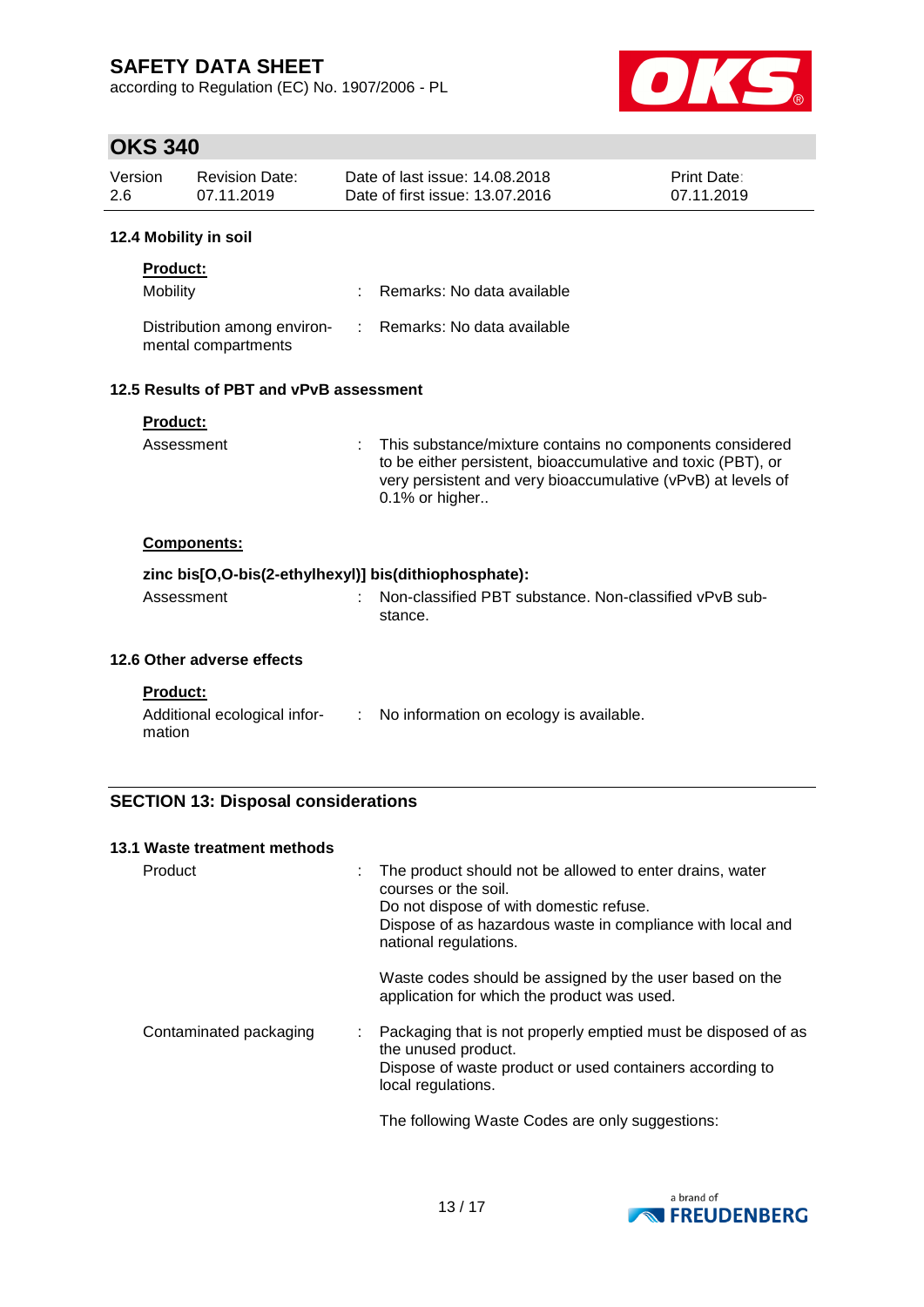according to Regulation (EC) No. 1907/2006 - PL



## **OKS 340**

| Version | Revision Date: | Date of last issue: 14.08.2018  | <b>Print Date:</b> |
|---------|----------------|---------------------------------|--------------------|
| 2.6     | 07.11.2019     | Date of first issue: 13.07.2016 | 07.11.2019         |

### **SECTION 14: Transport information**

### **14.1 UN number**

| <b>ADR</b>                                          |   | Not regulated as a dangerous good                                                                                  |
|-----------------------------------------------------|---|--------------------------------------------------------------------------------------------------------------------|
| <b>IMDG</b>                                         |   | Not regulated as a dangerous good                                                                                  |
| <b>IATA</b>                                         |   | Not regulated as a dangerous good                                                                                  |
| 14.2 UN proper shipping name                        |   |                                                                                                                    |
| <b>ADR</b>                                          |   | Not regulated as a dangerous good                                                                                  |
| <b>IMDG</b>                                         |   | Not regulated as a dangerous good                                                                                  |
| <b>IATA</b>                                         |   | Not regulated as a dangerous good                                                                                  |
| 14.3 Transport hazard class(es)                     |   |                                                                                                                    |
| <b>ADR</b>                                          |   | Not regulated as a dangerous good                                                                                  |
| <b>IMDG</b>                                         |   | Not regulated as a dangerous good                                                                                  |
| <b>IATA</b>                                         |   | Not regulated as a dangerous good                                                                                  |
| 14.4 Packing group                                  |   |                                                                                                                    |
| <b>ADR</b>                                          | ÷ | Not regulated as a dangerous good                                                                                  |
| <b>IMDG</b>                                         |   | Not regulated as a dangerous good                                                                                  |
| <b>IATA (Cargo)</b>                                 |   | Not regulated as a dangerous good                                                                                  |
| <b>IATA (Passenger)</b>                             |   | Not regulated as a dangerous good                                                                                  |
| <b>14.5 Environmental hazards</b>                   |   |                                                                                                                    |
| <b>ADR</b>                                          |   | Not regulated as a dangerous good                                                                                  |
| <b>IMDG</b>                                         |   | Not regulated as a dangerous good                                                                                  |
| <b>IATA (Passenger)</b>                             |   | Not regulated as a dangerous good                                                                                  |
| <b>IATA (Cargo)</b>                                 |   | Not regulated as a dangerous good                                                                                  |
| 14.6 Special precautions for user<br>Not applicable |   |                                                                                                                    |
| Remarks                                             |   | 14.7 Transport in bulk according to Annex II of Marpol and the IBC Code<br>Not applicable for product as supplied. |

### **SECTION 15: Regulatory information**

#### **15.1 Safety, health and environmental regulations/legislation specific for the substance or mixture**

REACH - Candidate List of Substances of Very High Concern for Authorisation (Article 59).

: This product does not contain substances of very high concern (Regulation (EC) No 1907/2006 (REACH),

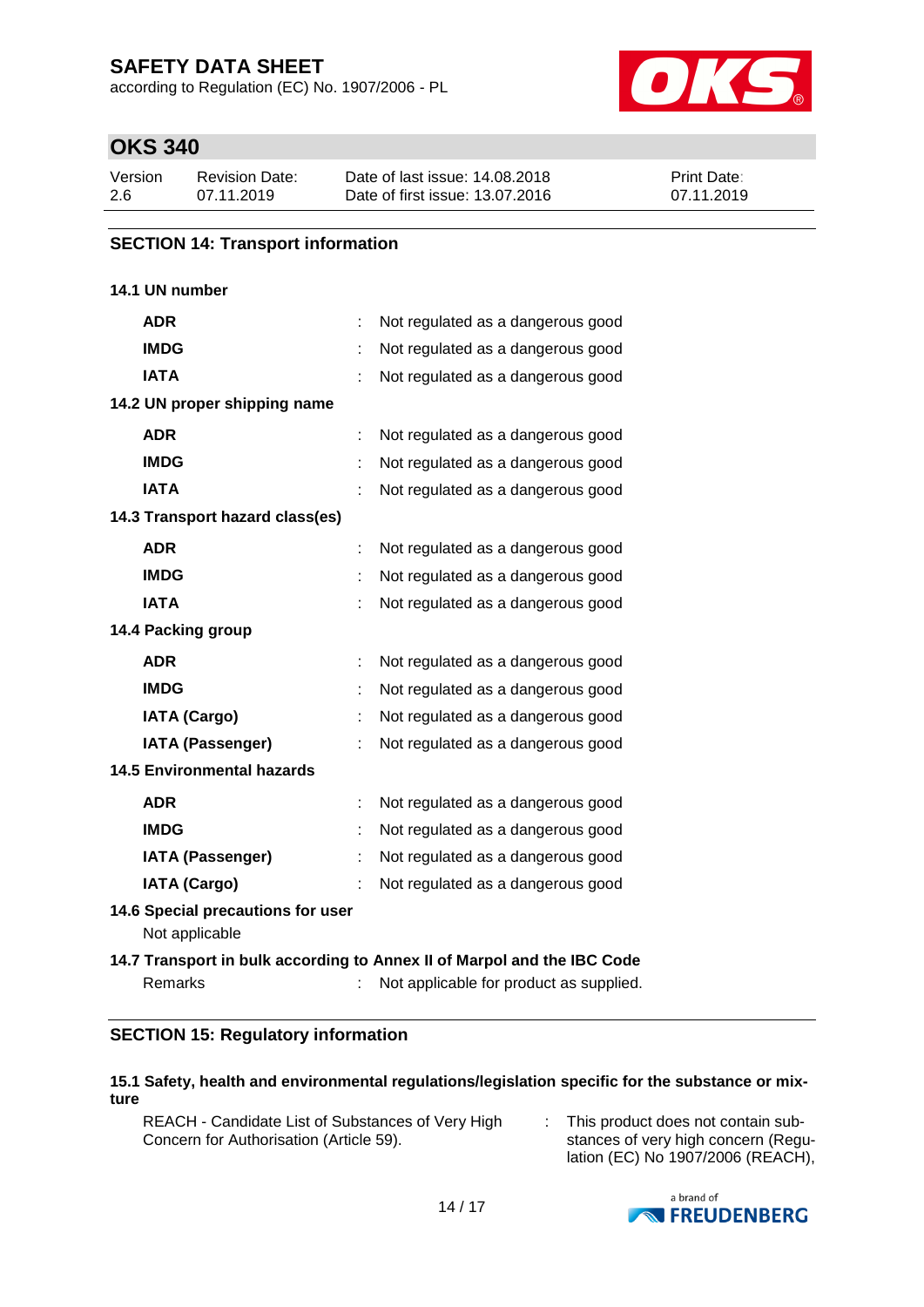according to Regulation (EC) No. 1907/2006 - PL



## **OKS 340**

| Version<br>2.6 |                | <b>Revision Date:</b><br>07.11.2019                                                                                                                  | Date of last issue: 14,08,2018<br>Date of first issue: 13.07.2016 |   | Print Date:<br>07.11.2019                                                                          |
|----------------|----------------|------------------------------------------------------------------------------------------------------------------------------------------------------|-------------------------------------------------------------------|---|----------------------------------------------------------------------------------------------------|
|                | (Annex XIV)    | REACH - List of substances subject to authorisation                                                                                                  |                                                                   |   | Article 57).<br>Not applicable                                                                     |
|                |                | plete the ozone layer                                                                                                                                | Regulation (EC) No 1005/2009 on substances that de-               | ÷ | Not applicable                                                                                     |
|                | lutants        |                                                                                                                                                      | Regulation (EC) No 850/2004 on persistent organic pol-<br>:       |   | Not applicable                                                                                     |
|                |                | Regulation (EC) No 649/2012 of the European Parlia-<br>of dangerous chemicals                                                                        | ment and the Council concerning the export and import             | ÷ | Not applicable                                                                                     |
|                |                | REACH - Restrictions on the manufacture, placing on<br>the market and use of certain dangerous substances,<br>preparations and articles (Annex XVII) |                                                                   |   | Conditions of restriction for the fol-<br>lowing entries should be considered:<br>Number on list 3 |
|                | E <sub>2</sub> |                                                                                                                                                      |                                                                   |   |                                                                                                    |
|                |                | Volatile organic compounds                                                                                                                           |                                                                   |   | Directive 2010/75/EU of 24 November 2010 on industrial                                             |

#### **Other regulations:**

Act of 25 February 2011 on the Chemical Substances and Their Mixtures (consolidated text Dz. U. 2015, item 1203).

emissions (integrated pollution prevention and control) Volatile organic compounds (VOC) content: 0,3 %

Regulation (EC) No 1272/2008 of the European Parliament and of the Council of 16 December 2008 on classification, labelling and packaging of substances and mixtures, amending and repealing Directives 67/548/EEC and 1999/45/EC, and amending Regulation (EC) No 1907/2006 (Official Journal of the European Union L 353 from 31.12.2008) with further adaptation to technical progress (ATP 1-7).

Regulation (EC) No 1907/2006 of the European Parliament and of the Council of 18 December 2006 concerning the Registration, Evaluation, Authorisation and Restriction of Chemicals (REACH), establishing a European Chemicals Agency, amending Directive 1999/45/EC and repealing Council Regulation (EEC) No 793/93 and Commission Regulation (EC) No 1488/94 as well as Council Directive 76/769/EEC and Commission Directives 91/155/EEC, 93/67/EEC, 93/105/EC and 2000/21/EC (Official Journal of the European Union L 396 from 30.12.2006, as amended).

Commission Regulation (EU) 2015/830 of 28 May 2015 amending Regulation (EC) No 1907/2006 of the European Parliament and of the Council on the Registration, Evaluation, Authorisation and Restriction of Chemicals (REACH)

Ordinance of the Minister of Health of 10 August 2012 concerning the criteria and procedure of classification of chemical substances and their mixtures (consolidated text Dz. U. of 2015., pos. 208).

Ordinance of the Minister of Economy, Labour and Social Policy of 21st December 2005 concerning the basic requirements for personal protective equipment (Dz. U. Nr. 259, item 2173). Ordinance of the Minister of Labour and Social Policy of 12 June 2018 concerning the highest allowable concentrations and levels of the agents harmful for health in the workplace (OJ 2018 pos 1286)

Ordinance of the Minister of Health of 2nd February 2011 concerning tests and measurement of agents harmful for health in the workplace (Dz. U. Nr. 33, item 166).

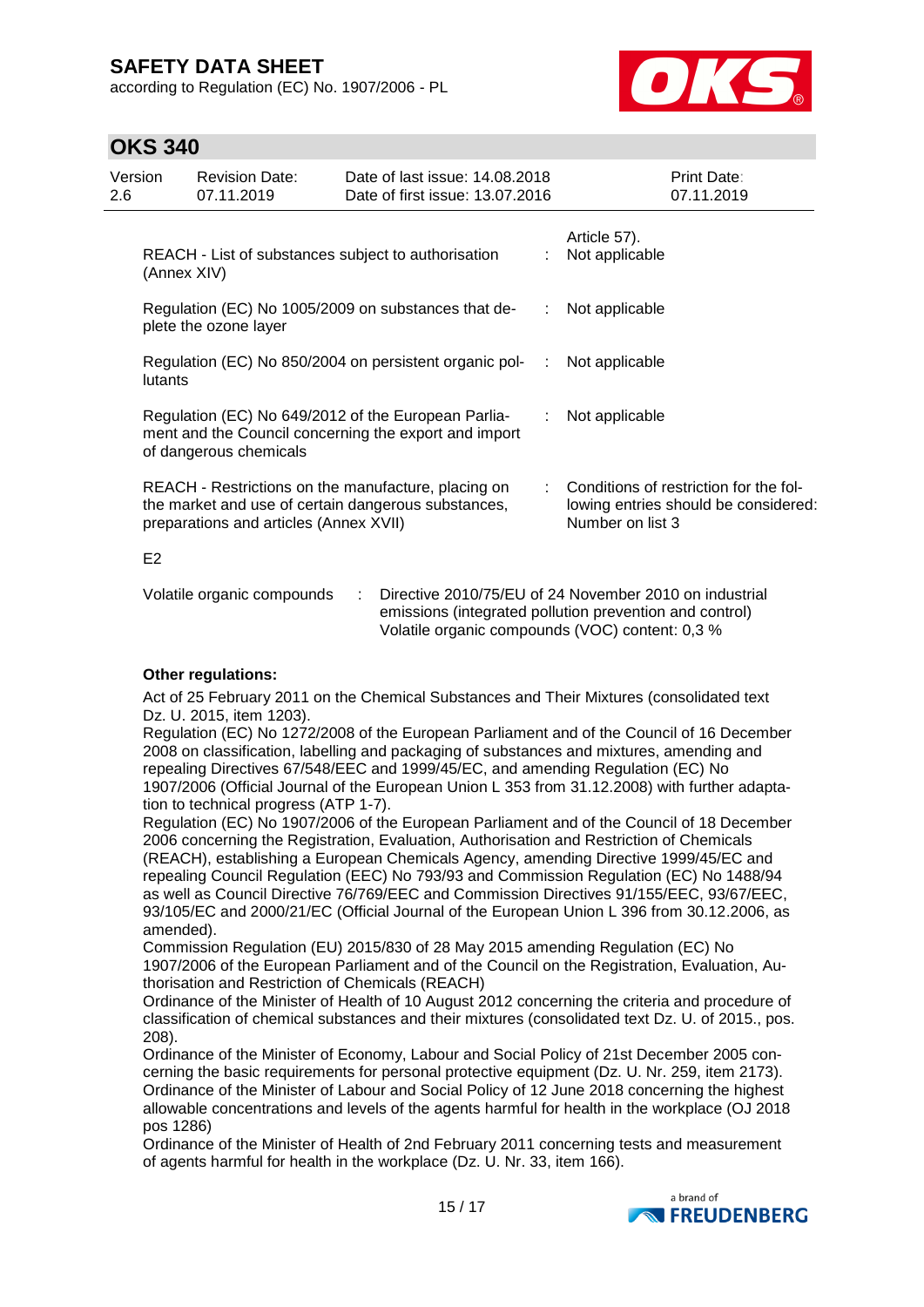according to Regulation (EC) No. 1907/2006 - PL



### **OKS 340**

| Version | Revision Date: | Date of last issue: 14,08,2018  | <b>Print Date:</b> |
|---------|----------------|---------------------------------|--------------------|
| -2.6    | 07.11.2019     | Date of first issue: 13.07.2016 | 07.11.2019         |

Ordinance of the Minister of Health of 30th December 2004 on the health and safety of workers related to chemical agents at work (Dz. U. from 2005, Nr. 11, item 86, as amended). Act of 14 December 2012. on Waste (Journal of Laws of 2013. pos. 21, as amended). Act of 13 June 2013. On packaging and packaging waste Journal. U. of 2013. Item. 888, as amended).

Ordinance of the Minister of Environment of 9th December 2014 on Waste Catalog (Dz. U. 2014 item 1923).

Ordinance of the Minister of Environment on the requirements for carrying out the process of thermal treatment of waste and how to deal with waste produced in the process. (Dz. U. of 2016., Pos. 108)

Act of 19 August 2011 on transport of dangerous goods (Dz. U. Nr. 227, item 1367, as amended).

Government Statement of 26 July 2005 on enforcing of changes Annexes A and B of European Agreement concerning international transport of dangerous goods by road (ADR) (Dz. U. Nr. 178, item 1481, as amended).

Ordinance of the Minister of Health of 20th April 2012 concerning labeling of containers of dangerous substances and dangerous mixtures and some mixtures ((consolidated text) Dz. U. z 2015 nr. 0 poz. 450).

Ordinance of the Minister of Health of 11th June 2012 concerning categories of dangerous substances and dangerous mixtures for which containers must be fitted with child-resistant fastenings and a tactile warning of danger (Dz. U. from 2012, item 688 as amended).

#### **15.2 Chemical safety assessment**

This information is not available.

### **SECTION 16: Other information**

#### **Full text of H-Statements**

| H <sub>3</sub> 17 | : May cause an allergic skin reaction.           |
|-------------------|--------------------------------------------------|
| H318              | : Causes serious eve damage.                     |
| H411              | Toxic to aquatic life with long lasting effects. |

#### **Full text of other abbreviations**

ADN - European Agreement concerning the International Carriage of Dangerous Goods by Inland Waterways; ADR - European Agreement concerning the International Carriage of Dangerous Goods by Road; AICS - Australian Inventory of Chemical Substances; ASTM - American Society for the Testing of Materials; bw - Body weight; CLP - Classification Labelling Packaging Regulation; Regulation (EC) No 1272/2008; CMR - Carcinogen, Mutagen or Reproductive Toxicant; DIN - Standard of the German Institute for Standardisation; DSL - Domestic Substances List (Canada); ECHA - European Chemicals Agency; EC-Number - European Community number; ECx - Concentration associated with x% response; ELx - Loading rate associated with x% response; EmS - Emergency Schedule; ENCS - Existing and New Chemical Substances (Japan); ErCx - Concentration associated with x% growth rate response; GHS - Globally Harmonized System; GLP - Good Laboratory Practice; IARC - International Agency for Research on Cancer; IATA - International Air Transport Association; IBC - International Code for the Construction and Equipment of Ships carrying Dangerous Chemicals in Bulk; IC50 - Half maximal inhibitory concentration; ICAO - International Civil Aviation Organization; IECSC - Inventory of Existing Chemical